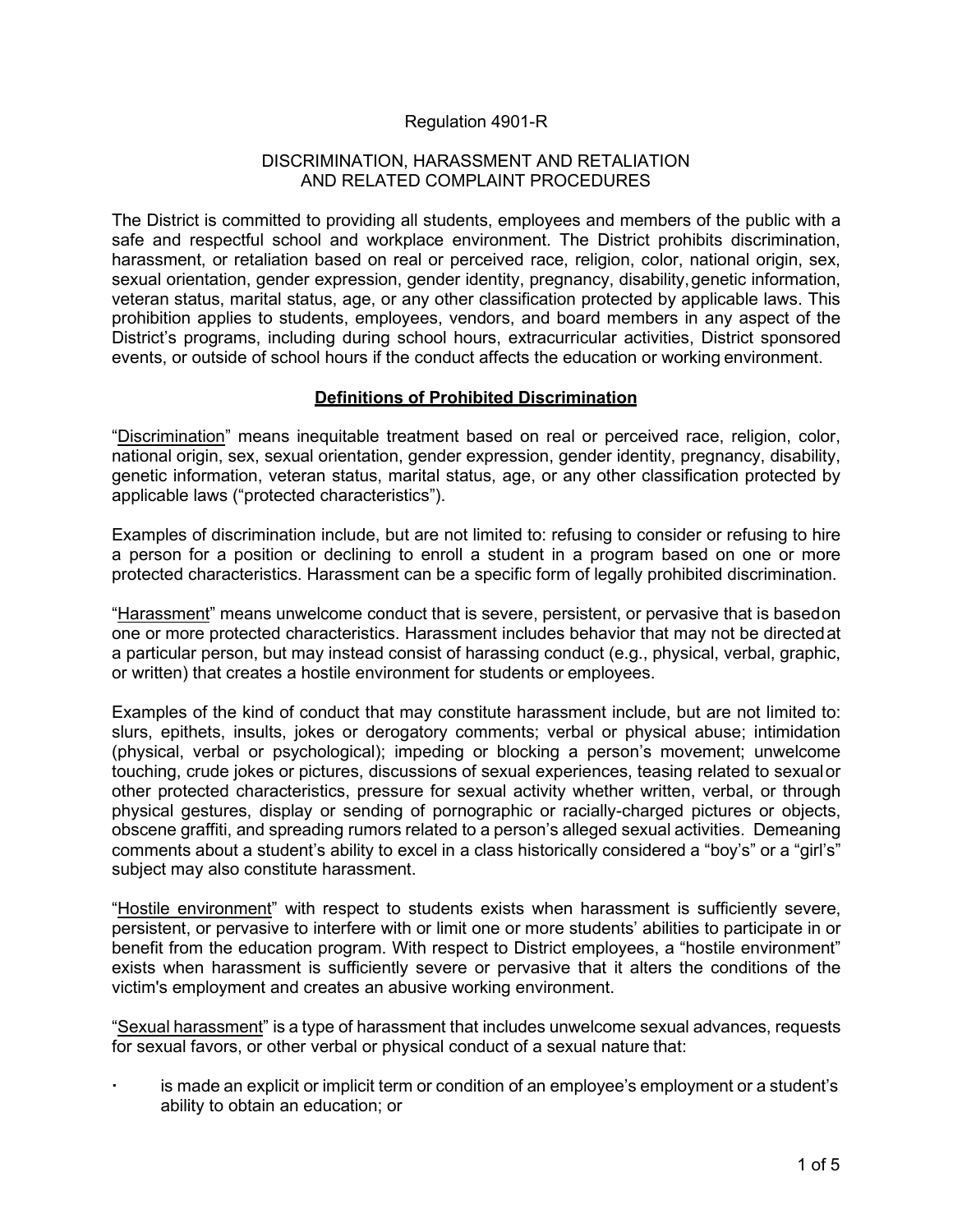- is used as a basis for decisions impacting either an employee's employment or a student's education; or
- has the purpose or effect of creating a hostile environment as defined above.

To constitute sexual harassment, the conduct at issue must be unwelcome. Sexual conduct between students and employees will always be considered unwelcome. Sexual harassment also includes conduct such as rape, sexual assault, stalking, and any other form of sexual violence.

Sexual harassment may occur between persons of the same gender or sex.

Nothing in this policy precludes legitimate, nonsexual physical contact to avoid physical harm to persons or property.

"Retaliation" is adverse action that is taken in response to an individual's good-faith complaint or reporting of harassment or discrimination, or good-faith participation in any related investigation. Retaliation may include, but is not limited to, acts of intimidation, threats, harassment, poor performance reviews, and changes in working conditions or other terms and conditions of employment. Any adverse conduct that would discourage a reasonable person fromcomplaining about or reporting harassment or discrimination, or from participating in an investigation, may constitute retaliation.

# **Definitions Relating to Complaint Procedures**

Complaint: A verbal or written complaint alleging discrimination or harassment by a District student, employee, or contractor based on one or more protected characteristics, or retaliation for making a good faith report of discrimination or harassment or participating in good faith in a harassment or discrimination investigation. It is a violation of this policy to knowingly reportfalse allegations of harassment, retaliation, or discrimination or to knowingly provide false information in an investigation in an effort to hamper the District's investigation of any allegation of harassment, retaliation, or discrimination. Persons found to have engaged in such conduct will be subject to appropriate discipline.

Complainant: Any person enrolled in or employed by the District or a parent, guardian, or member of the public who submits a complaint alleging discrimination, harassment, or retaliation. For purposes of this policy, a parent or guardian's complaint shall be handled in the same manner as a student's complaint would be handled.

Coordinator: The position currently designated to process complaints and coordinate efforts to comply with and carry out responsibilities under Title VI of the Civil Rights Act, Title IX of the Education Amendments of 1972 (complaints based on sex, pregnancy, gender expression or identity), Title II of the Americans with Disabilities Act, Section 504 of the Rehabilitation Act of 1973, the Age Discrimination Act, and any other state and federal laws addressing equal educational and employment opportunity. The contact information for the Coordinator is:

Human Rights and Title IX Coordinator 3027 South New Haven Avenue Tulsa, Oklahoma 74114-6131 (918) 746-6158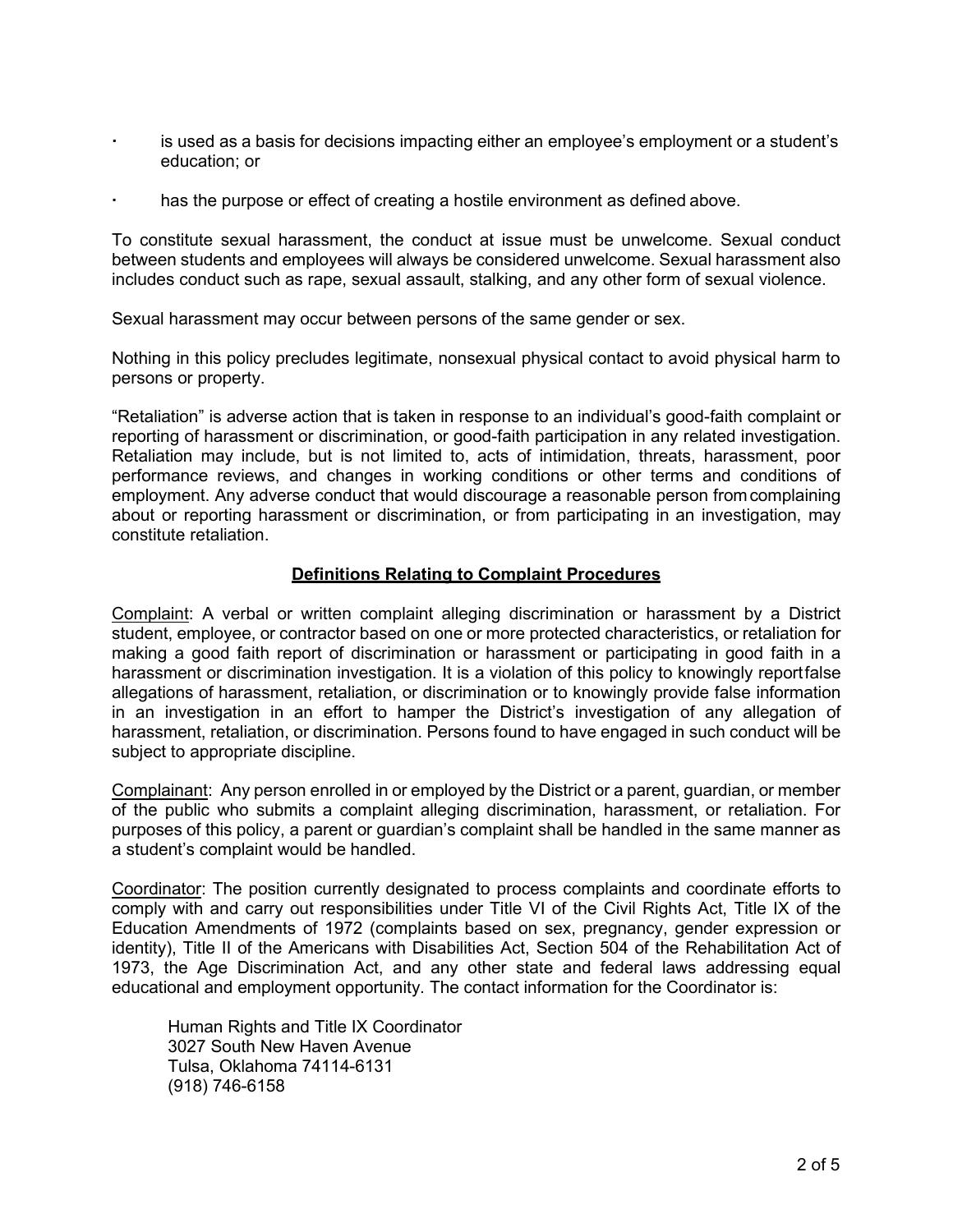Respondent: The person(s) alleged to be responsible for the alleged discrimination, harassment, or retaliation contained in a complaint. The term may be used to designate persons who personally perpetrated the action complained of or those supervisors with responsibility for procedures or practices alleged to be discriminatory in the complaint.

Day: Day means a working day when the District's main administrative offices are open. The calculation of days in complaint processing shall exclude Saturdays, Sundays, and legal holidays and any other day the District's offices are not open.

# **Filing a Complaint**

Students who have experienced or witnessed discrimination, harassment, or retaliation, or who become aware that others have been or may have been subjected to such conduct, are encouraged to report the matter to any teacher, counselor, or administrator. Any teacher, counselor, or administrator who receives such a report shall immediately inform the Coordinator of the allegations, unless the Coordinator is involved in the alleged misconduct, in which case the Deputy Superintendent should be informed of the allegations.

Employees or contractors who have experienced or witnessed harassment, discrimination, or retaliation, or who become aware that others have been or may have been subjected to such conduct, must promptly report the matter to the Coordinator, unless the Coordinator is involved in the alleged misconduct, in which case the employee must report the matter to the Deputy Superintendent. Alternatively, employees may contact their supervisor, who must report the allegations to the Coordinator, or the Deputy Superintendent if applicable. If an employee or contractor brings a complaint to a District supervisor and the matter is not resolved to the employee's satisfaction, the employee must report the matter to the Coordinator or the Deputy Superintendent, as applicable. A principal or supervisor's obligation to report allegations to the Coordinator or Deputy Superintendent, if applicable, exists even if the supervisor is reviewing the alleged discrimination as part of the District's student or employee disciplinary process.

Individuals are encouraged, but not required, to put their complaint in writing. The complaint should describe the nature and date(s) of the alleged discrimination, harassment, or retaliation, the names of person(s) responsible (if known), and the relief requested. Complaint forms are not required, but are available from the Coordinator's office. Parents and students may also use the District's online school safety reporting system (TIPS) available on the District's website.

Confidentiality shall be maintained during and after the investigation to the extent reasonably possible; however, if a complainant wishes to remain anonymous, the District's ability torespond to the complaint may be limited.

# **Investigation and Appeal Procedures**

The Coordinator (or Deputy Superintendent, if applicable) shall document all complaints of discrimination, harassment, or retaliation received by them. The Coordinator or other investigator approved by the District's legal counsel, will conduct a timely, thorough, reliable, and impartial investigation of the complaint. The District, at its discretion, may take immediate steps, based on the severity of the allegations, to protect the parties involved in the complaint process pending completion of an investigation. As practical, respondents should not communicate directly or indirectly with the complainant regarding the complaint while the investigation is pending.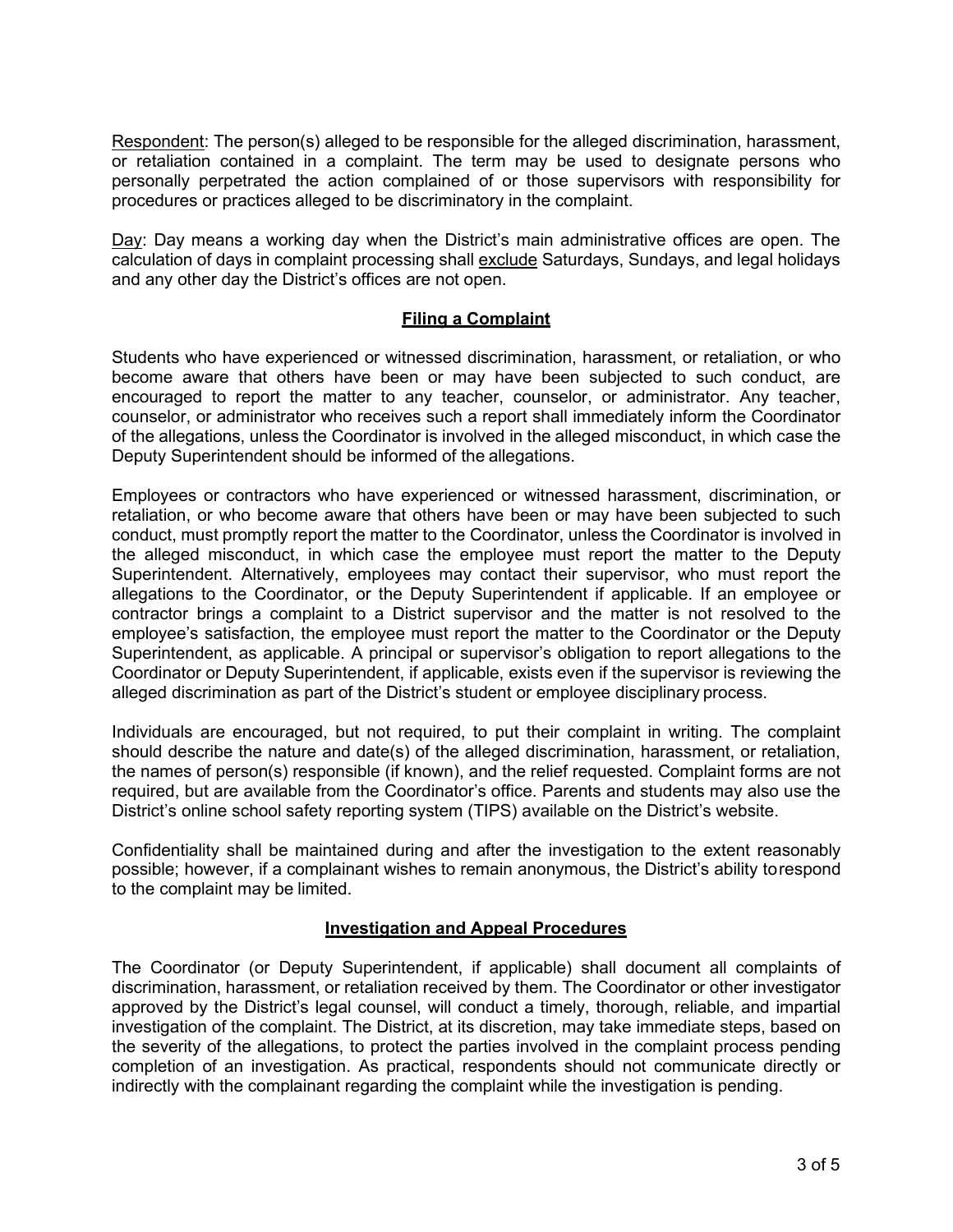The investigator will obtain, review, and analyze information from the complainant, the respondent, witnesses, and relevant documents and records. The decision of the investigator will be based on a preponderance of evidence standard (i.e., it is more likely than not that the alleged discrimination occurred). The investigator will provide the complainant and respondent a written summary of the investigation decision within 15 days of the receipt of the complaint unless extenuating circumstances exist. This communication will also describe the right to appeal the investigation decision.

Appeals must be made, in writing, to the Deputy Superintendent within 5 days of the issuance of the investigator's decision and notice of appeal rights. If the complaint involves the Deputy Superintendent, the complaint shall be appealed to the Superintendent. The Deputy Superintendent or Superintendent, as applicable, will review the initial investigation and determine if additional investigation is necessary and appropriate. The Deputy Superintendent or Superintendent, as applicable, will issue a written decision within 10 days of receipt of the appeal unless extenuating circumstances exist, and his or her decision is final.

# **General Provisions Relating to Complaints**

At each step in the complaint and investigation procedure, the decision maker will take or recommend the taking of appropriate measures based on the facts, as revealed by the investigation and hearing, taken as a whole, and the totality of the circumstances, such as the nature, extent, context, and gravity of the activities or incidents.

The District prohibits retaliation, intimidation, threats, or coercion of any person for opposing discrimination or for participating in the District's discrimination complaint process or making a good faith complaint, testifying, assisting, appealing, or participating in any other discrimination complaint proceeding or hearing. The District will take steps to prevent the alleged perpetratoror anyone else at the District from retaliating against the alleged victim or any person who acts to oppose discrimination or participates in the complaint process. These steps include notifying students and employees that they are protected from retaliation and making sure that victims know how to report future problems. If retaliation occurs, the District will take strong responsive action.

Complaint records will remain confidential, to the extent allowed by law, unless permission is given by the parties involved to release such information. All complaint records will be kept separate from any other records of the District. No complaint record shall be entered in any personnel file unless adverse employment action is taken against an employee.

Individuals seeking outside assistance may submit questions and file complaints alleging discrimination, harassment, or retaliation with the Office of Civil Rights. The OCR may be contacted at:

U.S. Department of Education Office for Civil Rights One Petticoat Lane 1010 Walnut Street, Suite 320 Kansas City, MO 64106 (816) 268-0550 (816) 268-0599 (Fax) (877) 521-2172 (TTY) E-mail: [OCR.KansasCity@ed.gov](mailto:OCR.KansasCity@ed.gov)